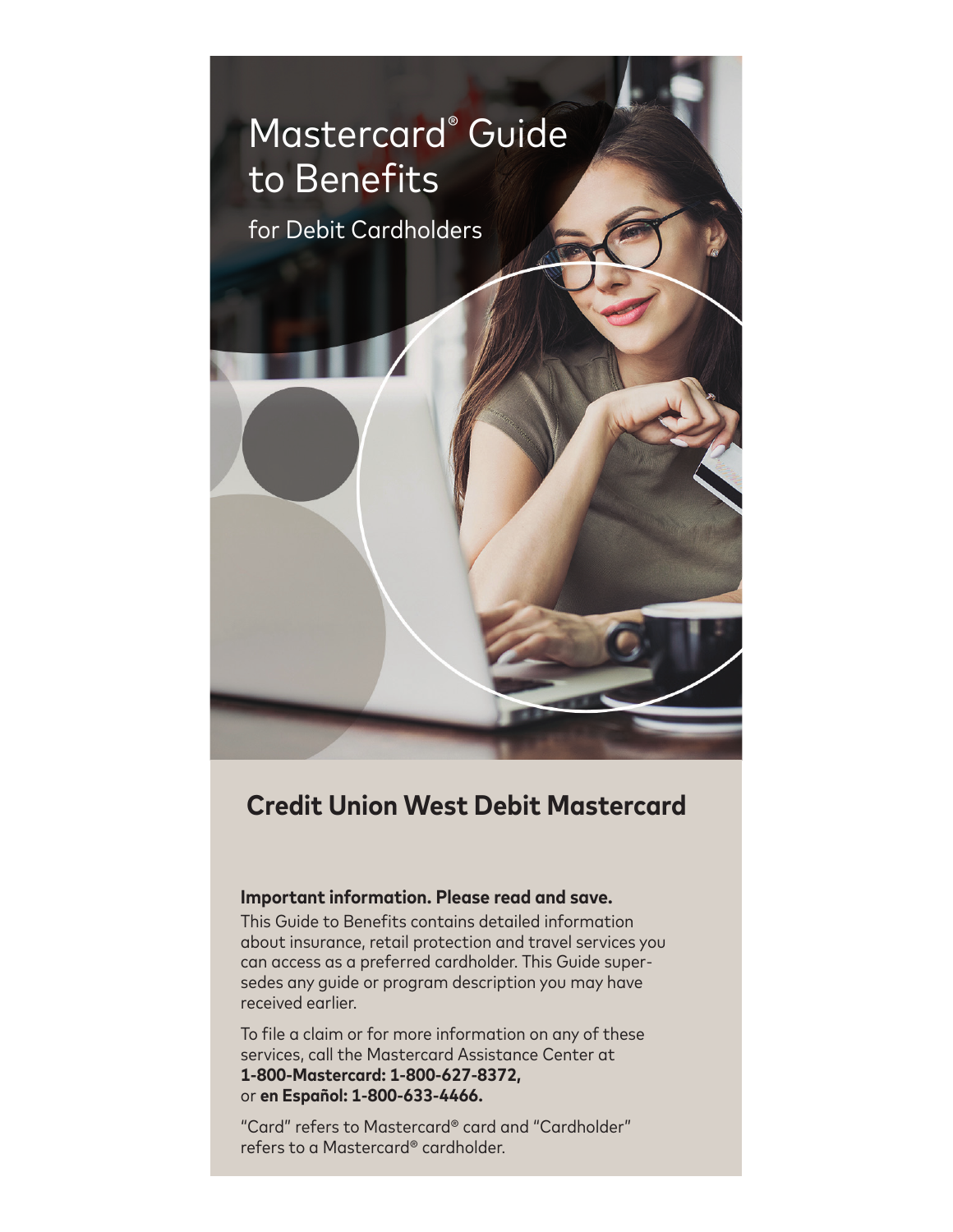# Key Terms

#### Key Terms:

Throughout this document, You and Your refer to the **cardholder**.

**Cardholder** means the person who has been issued an account by the Participating Organization for the **covered card**.

**Covered card** means the Mastercard card.

## Mastercard ID Theft Protection™

#### Program Description:

**Mastercard ID Theft Protection (IDT)** provides you with access to a number of Identity Theft resolution services, should you believe you are a victim of Identity Theft. This product offering will alert you about possible identity theft by monitoring the surface, dark and deep web, searching for compromised credentials and potentially damaging use of your registered personal information in order to detect fraud at its inception.

### Eligibility:

#### **All Mastercard consumer debit cardholders in the US are eligible for this coverage.**

#### Access:

Simply contact **1-800-Mastercard** if you believe you have been a victim of Identity Theft.

#### Services Provided:

Services provided are on a 24-hour basis, 365 days a year. In order to receive the following services, you must enroll at **https://mastercardus.idprotectiononline.com/.** The services include:

#### **Online Monitoring Dashboard (requires activation):** The online monitoring dashboard is the primary user interface for **cardholders**. It serves as a repository of all the personally identifiable information (PII) data the **cardholder** wants to monitor, tracks and displays **cardholders'** risk score, and provides access to identity protection tips. It is also the platform for **cardholders** to respond to identity monitoring alerts.

**Monthly Risk Alert / Newsletter: Cardholders** will receive a monthly newsletter with information on the **cardholder's** risk score, and articles pertaining to good identity protection practices.

**Identity Monitoring:** IDT searches the internet to detect compromised credentials and potentially damaging use of your personal information, and alerts you via email so that you can take immediate action. This platform utilizes automated monitoring and human threat intelligence from cyber operations agents monitoring threat actors and their tactics on the deep and dark web where personal data is bought and sold. Data elements that can be monitored are:

- **•**Email addresses
- **•**Debit/credit cards/prepaid cards
- **•**Bank accounts
- **•**Web logins; username and password
- **•**Medical insurance cards
- **•**Drivers' license
- **•**Loyalty cards
- **•**Affinity cards
- **•**Passport number
- **•**Vehicle insurance cards
- **•**Social Security number

To take advantage of this service, the **cardholder** must enter the personal information they wish to monitor on the dashboard.

**Resolution Services:** You will have access to a team of identity theft resolution specialists, available 24 hours a day, 365 days a year to help resolve your identity theft incident and prevent further damage. The resolution specialists are native speakers of English, French and Spanish, and are based out of Bethesda, Maryland. **Cardholders** are given the option to sign limited power of attorney (LPOA) to the specialist, to allow them to conduct resolution activities on the **cardholders'** behalf, including contacting police, credit agencies, and other authorities, translating information, and closing and replacing breached accounts.

**Lost Wallet Assistance: Cardholders** will be provided assistance with notifying the appropriate issuing authorities to cancel and replace stolen or missing items, such as their debit/credit card, driver's license, Social Security card, and passport.

**Single Bureau Credit Monitoring: Cardholders'** TransUnion credit file will be monitored for changes that could indicate fraud such as new credit inquiries, an address change or new credit account(s) opened in their name. An alert notification via email will be sent anytime a hard inquiry is made on the **cardholders'** TransUnion credit file so they can take immediate action to minimize damage.

To take advantage of this service, the **cardholder** must enter their Social Security number on the dashboard and pass credit authentication.

**Financial Account Takeover:** IDT monitors **cardholder's** highrisk transactions with more than 300 of the nation's largest companies to uncover and thwart account takeover attempts. Monitored transactions include:

- **•**Debit/credit cards/prepaid cards
- **•**Bank accounts
- **•**Brokerage accounts
- **•**Healthcare portals
- **•**Workplace intranets
- **•**Other services (e.g. peer-to-peer fund transfers)

To take advantage of this service, the **cardholder** must enter the accounts they wish to protect on the dashboard.

**URL and Domain Monitoring:** URL and Domain monitoring allows **Cardholder** to enter up to 10 domain or URL names related to **cardholders'** business. This service will monitor the domain and URL names for any compromised email addresses associated with the domain or URL names and if compromised email addresses are found in a data breach, this service will alert the registered **cardholder** via email and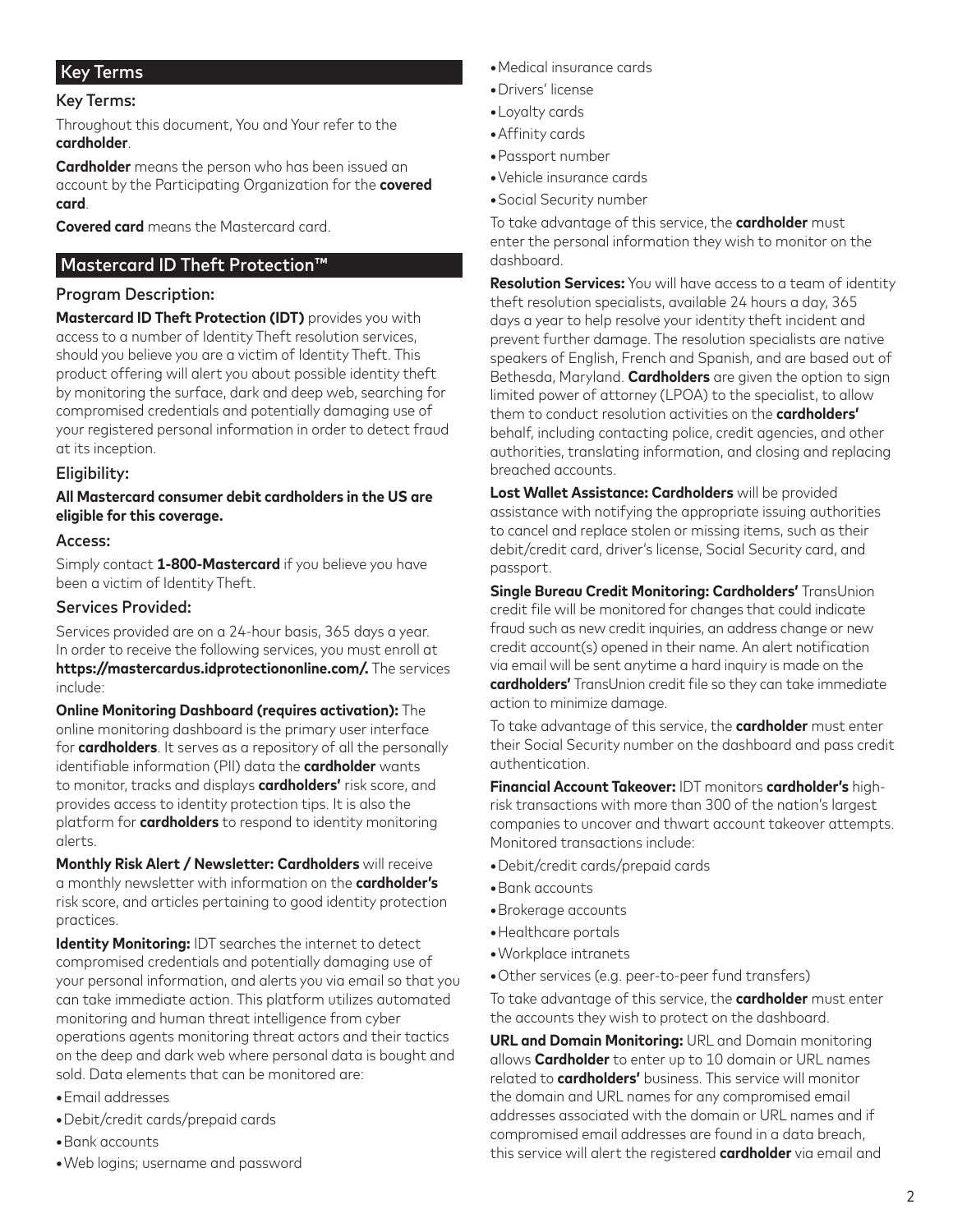provide information regarding the specific email address that was breached along with information about the date found and source (provided that this information is available).

For more information regarding the services stated above and additional information, please visit **https://mastercardus. idprotectiononline.com/.**

### Charaes:

There is no charge for these services, they are provided by your Financial Institution.

## Services NOT Provided:

- **•**When it is determined you have committed any dishonest, criminal, malicious or fraudulent act.
- **•**When your financial institution or card issuer which provides this Service, has investigated the event and deemed you are responsible for the charge or event.
- **•**When any theft or unauthorized use of an account by a person to whom the account has been entrusted has been committed.

### Program Provisions for Mastercard ID Theft Protection:

This service applies only to you, the named Mastercard **cardholder**. You shall use due diligence and do all things reasonable to avoid or diminish any loss or damage to property protected by the program. The provider, Generali Global Assistance, relies on the truth of statement made in the Affidavit or declaration from each **cardholder**. This service is provided to eligible Mastercard **cardholders** at no additional cost and is in effect for acts occurring while the program is in effect. The terms and conditions contained in this program guide may be modified by subsequent endorsements. Modifications to the terms and conditions may be provided via additional Guide mailings, statement inserts, or statement messages. Mastercard or your financial institution can cancel or non-renew these services, and if we do, we will notify you at least thirty (30) days in advance. If the Provider non-renews or cancels any services provided to eligible Mastercard **cardholders**, you will be notified within 30–120 days before the expiration of the service agreement. In the event substantially similar coverage takes effect without interruption, no such notice is necessary. For general questions regarding these services, please contact **1-800-Mastercard.**

# Mastercard Global Service

Mastercard Global Service™ provides worldwide, 24-hour assistance with **Lost and Stolen Card Reporting, Emergency Card Replacement,** and **Emergency Cash Advance**.

Call Mastercard Global Service immediately to report your card lost or stolen and to cancel the account. If you need to make purchases or arrange for a cash advance, with your issuer's approval, you can receive a temporary card the next day in the United States, and within two business days almost everywhere else.

Remember, if you report your card lost or stolen, you will not be responsible for any unauthorized transactions on your account.

In the United States (including all 50 states, the District of Columbia, the U.S. Virgin Islands, and Puerto Rico) and Canada, call **1-800-307-7309**.

When out-of-country and in need of assistance, you can easily reach a specially trained Mastercard Global Service Representative who can help you 24 hours a day, 365 days a year, in any language. You can call toll-free from over 80 countries worldwide. Some of the key toll-free Mastercard Global Service telephone numbers are:

| Australia 1-800-120-113 | Mexico 001-800-307-7309        |
|-------------------------|--------------------------------|
| Austria 0800-070-6138   | Netherlands 0800-022-5821      |
| France 0-800-90-1387    | Poland 0-0800-111-1211         |
| Germany0800-071-3542    | Portugal 800-8-11-272          |
| Hungary06800-12517      | Spain 900-822-756              |
| Ireland 1-800-55-7378   | United Kingdom0800-96-4767     |
| Italy 800-870-866       | Virgin Islands  1-800-307-7309 |

For additional information, or for country-specific, toll-free telephone numbers not listed above, visit our website at **www.mastercard.com** or call the United States collect at **1-636-722-7111**.

## Account Information and Card Benefits:

When in the United States, contact your card issuer directly for account information and **1-800-Mastercard** for card benefits. When traveling outside the U.S., call Mastercard Global Service to access your card issuer for account information or to access any of your card benefits.

### ATM Locations:

Call **1-877-FINDATM (1-877-346-3286)** to find the location of a nearby ATM in the Mastercard ATM Network accepting Mastercard® , Maestro® , and Cirrus® brands. Also, visit our website at **www.mastercard.com** to use our ATM locator.

You can get cash at over two million ATMs worldwide. To enable cash access, be sure you know your Personal Identification Number (PIN) before you travel.

# Mastercard Airport Concierge™

#### Your passport to the finer side of air travel.

Enjoy a 15% savings on Airport Meet and Greet services. Arrange for a personal, dedicated Meet and Greet agent to escort you through the airport on departure, arrival or any connecting flights at over 700 destinations worldwide 24 hours a day, 7 days a week, 365 days a year. There are also certain airports where you can be expedited through the security and/or the immigration process. To reserve Mastercard Airport Concierge services visit **www.mastercard. com/airportconcierge** or consult your Travel Advisor.

# Zero Liability

Pay only for purchases which you have authorized on your Mastercard card. Unauthorized purchases are not your responsibility. Conditions and exceptions apply. Visit **https:// www.mastercard.us/en-us/about-mastercard/what-we-do/ terms-of-use/zero-liability-terms-conditions.html** for more details.